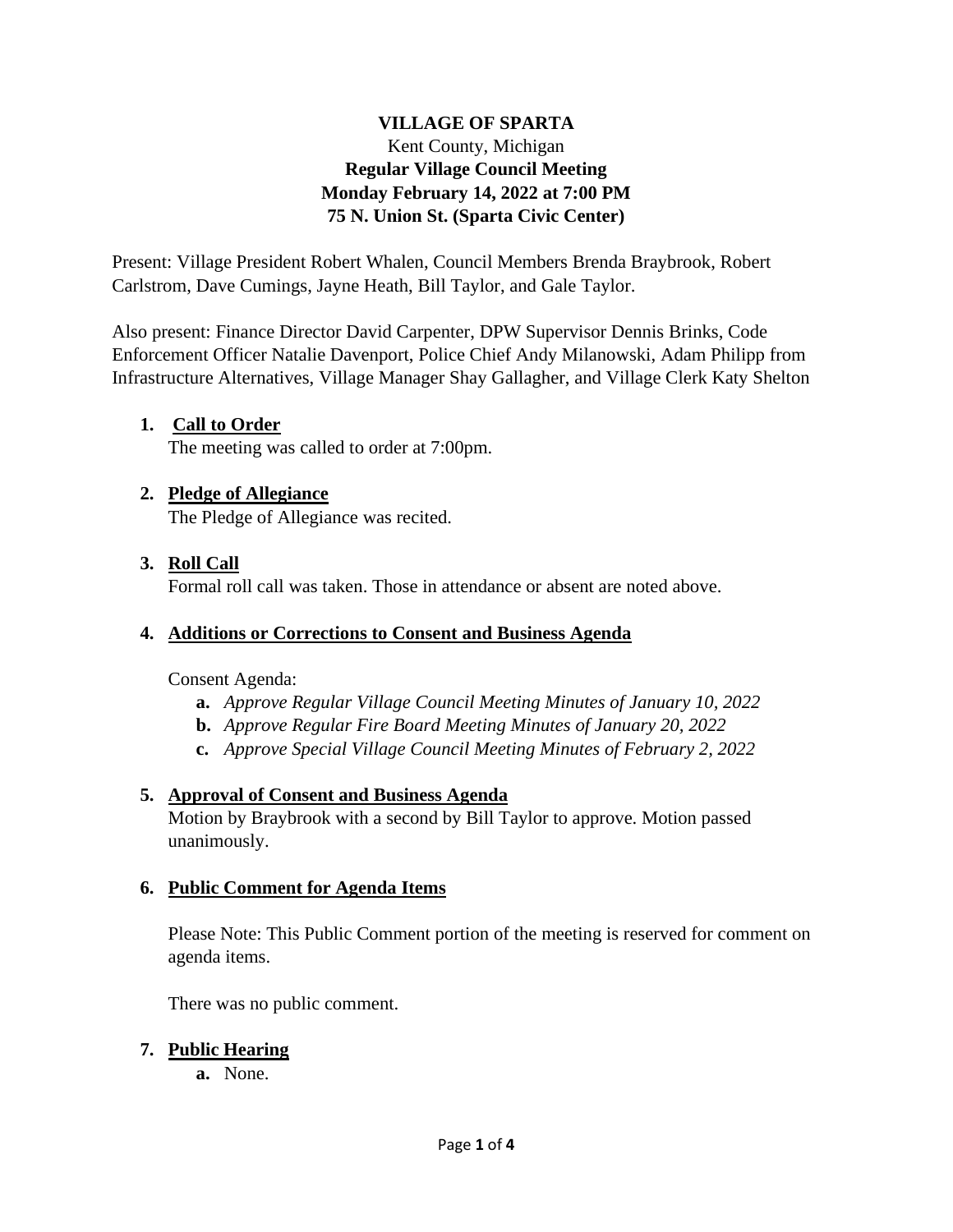## **8. Old Business**

**a.** None

# **9. New Business**

- **a.** Sewer Use Ordinance Update Proposal: The current Sewer Use Ordinance for the Village was passed, and last updated, in 1975. Given that the ordinance is over 40 years old, it is in need of updating. The current ordinance lacks specifics. Davis & Davis Law Office has submitted a proposal to update the Village's Sewer Use Ordinance. Motion made by Heath with a second by Carlstrom to approve the proposal by Davis & Davis Law Office in an amount not to exceed \$9,000. Motion passed unanimously.
- **b.** Treasurer Reappointment Res. 22-05: Motion made by Braybrook with a second by Cumings to reappoint David Carpenter to a second two-year term as the Village's Treasurer. Motion passed unanimously.
- **c.** 2022 Broadleaf Control Contract: The Village sought three quotes for Broadleaf control at numerous Village owned properties, including parks and excluding well sites. Superior Fertilizing was the low bid at \$1,489.09 which includes two applications. Motion made by Cumings with a second by Carlstrom to approve this contract in an amount not to exceed of \$1,489.09. Motion passed unanimously.
- **d.** 2022 Fire Extinguisher Contract: The Village asked, for the first time, for formal bids on inspecting or replacement of fire extinguishers and emergency lights in all Village owned facilities. They received five proposals. The Village has a very good relationship with the second low bidder, Firefighter Sales and Services, and believes this existing relationship justifies awarding the contract to them, even though it's \$66.00 higher than the lowest bid. Motion made by Braybrook with a second by Gale Taylor to award the contract to Firefighter Sales and Services in an amount not to exceed \$370.00 per year for the next three years. Motion passed unanimously.
- **e.** 2022 Portable Toilet Contract: The Village provides a number of portable toilets throughout the Village. Staff sought pricing from two companies. The actual final cost will depend upon the number of unites rented and cleaning schedule. Staff will ensure that costs are below \$6,500.00. Motion made by Heath with a second by Carlstrom to award the contract to Plummers Disposal service in an amount not to exceed \$6,500.00. Motion passed unanimously.
- **f.** Fire Code Ordinance Amendment: Fire Chief Olney presented proposed updates in order to reference the 2021 International Fire Code. There are no major or substantive changes. Motion made by Bill Taylor with a second by Carlstrom to approve this ordinance amendment. Motion passed unanimously.
- **g.** DDA 223 E. Division: Similar to what the Council agreed to previously, the DDA asks for the Village to agree to "loan forgiveness" for the debt the DDA incurred for the purchase and demolition of the 223 E Division property. In lieu of making that payment, the money would go to fund improvements around the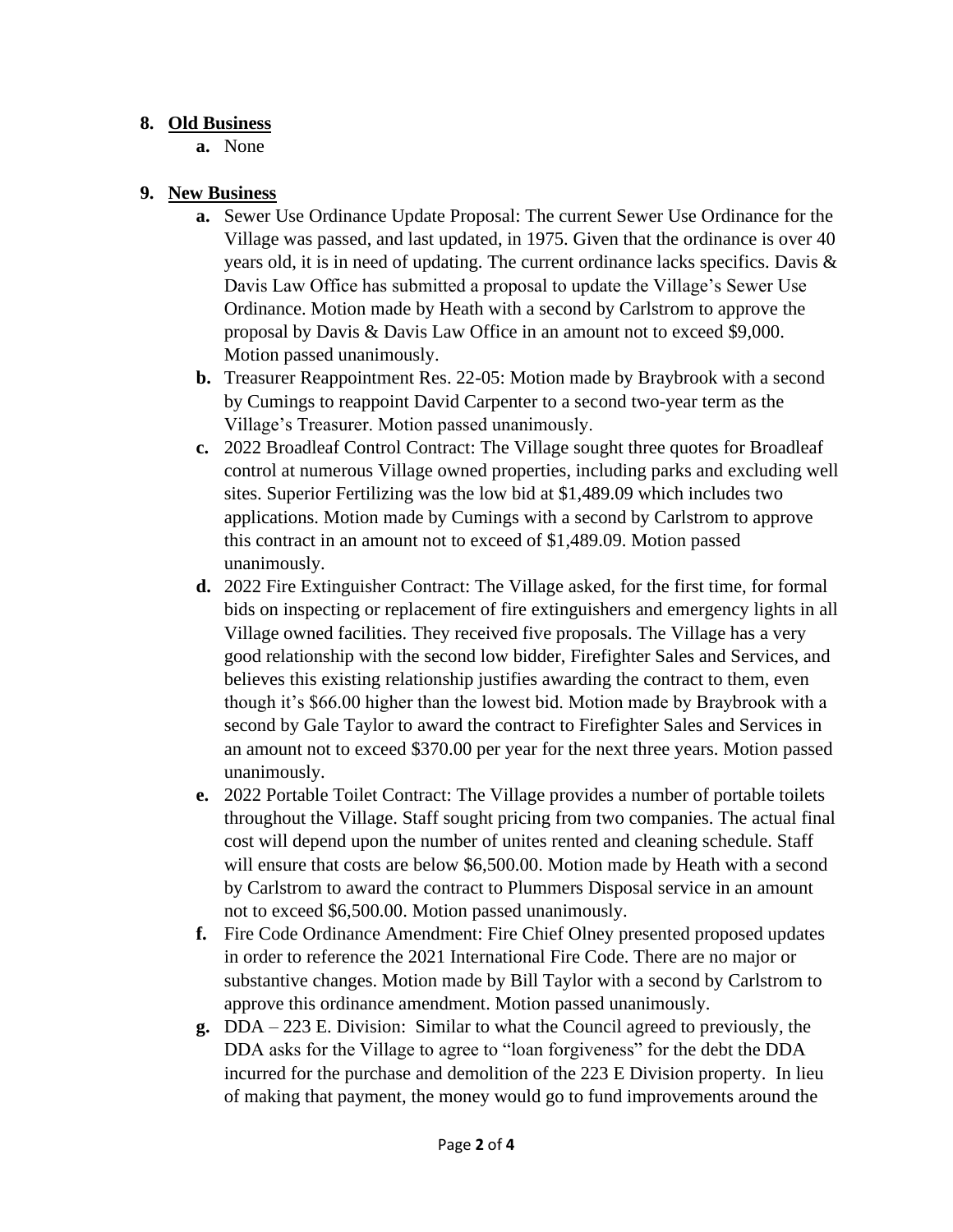Village such as dumpster enclosures, Arches parking lot improvements, and other improvements by the Entrance Arch. Motion made by Braybrook with a second by Heath to forgive the loan payment for 2022. Motion passed unanimously.

- **h.** Resolution 22-06: Sale of 333 Doris St. NW: Although three offers were made, only one of those seemed solid. It is for \$20,250 with the purchaser's intention of building a single-family home on the lot that matches the existing neighborhood. Motion made by Heath with a second by Braybrook to approve this sale. Motion passed unanimously.
- **i.** 398 N. State St. License of Use: The Village was approached by the owner of 374 N State Street, Nick Gill, regarding use of the parking lot at 398 N State St. He is in need of additional parking for his business, Auto Care Excellence. 398 N State St is the train depot museum. Staff will prepare a License of Use and proceed. Motion made by Cumings with a second by Braybrook to allow this modification. Motion passed unanimously.
- **10. Village Manager & Department Reports:** Code Enforcement Officer Natalie Davenport reported that the third and final hearing for Sparts Fruit and Storage is coming up. Very minimal improvements have been. The Village is asking the judge to move for the Village to have the authority to bring the property into code compliance. This relates to the blight on the property with the old vehicles and apple crates. The roof is collapsing on the building, so it makes no sense to repair it. The entire building might need to be demolished. We could put a lien against the building so that if in the future the property is sold, the Village could hopefully recover some of its costs in getting the property cleaned up.

Dennis Brinks, the DPW Supervisor, said that Spring cleanup is scheduled for April 21, 22, and 23. He brought the Council's attention to the "Do Not Flush" flyer that the Village has put out. This relates to flushing items down the toilet that should not be flushed, even if labeled "flushable". He said that they create terrible problems with the clogging and blocking of pipes which is very expensive to fix.

**11. Communications:** The Village Manager was asked about the "old items" in his report, and he brought the Council up to date.

## **12. Payment of Bills**

January 2022 Payables

| $(101)$ General Fund    | \$102,669.95 |
|-------------------------|--------------|
| (202) Major Street Fund | \$161,533.42 |
| (203) Local Street Fund | \$5,286.99   |
| $(230)$ Civic Center    | \$3,606.93   |